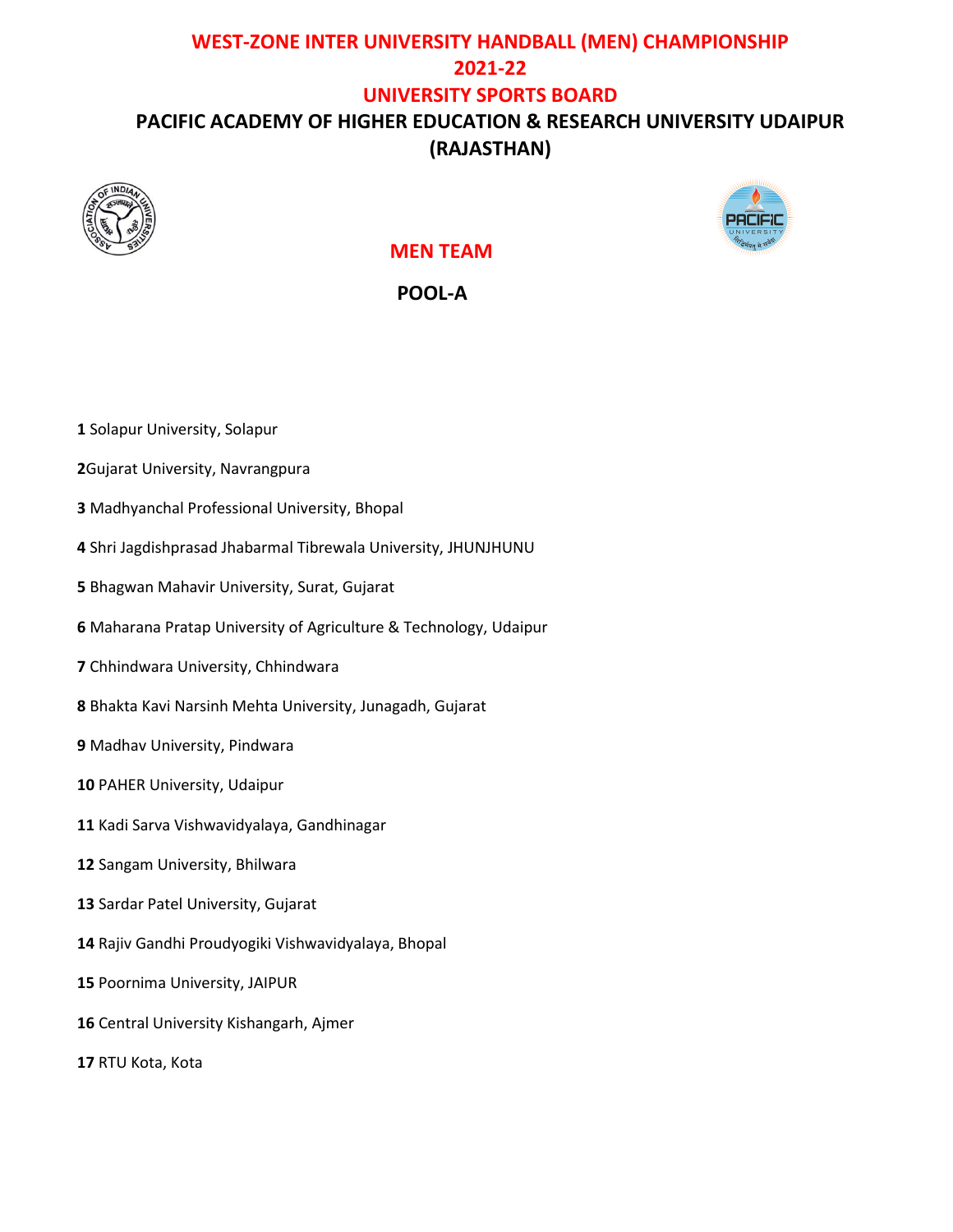### **WEST-ZONE INTER UNIVERSITY HANDBALL (MEN) CHAMPIONSHIP 2021-22 UNIVERSITY SPORTS BOARD PACIFIC ACADEMY OF HIGHER EDUCATION & RESEARCH UNIVERSITY UDAIPUR (RAJASTHAN)**





#### **MEN TEAM**

 **POOL-B**

- Tantia University, Shri Ganganagar
- Vikram University, Ujjain
- Veer Narmad South Gujarat University, Gujarat
- Rashtriya Raksha University, Gandhinagar
- Savitri Bai Phule Pune University, Pune
- Rani Durgavati Vishwavidyalaya, Jabalpur
- Swarnim Gujarat Sports University, Gandhinagar
- Maharshi Dayanand Saraswati University, Ajmer
- Maharaja Ganga Singh University, Bikaner
- Devi Ahilya University, Indore
- Apex University, Jaipur
- Parul University, Vadodara
- The Maharaja Sayajirao University of Baroda, Vadodara, Gujarat
- Sant Gadge Baba Amravati University, Amravati
- Pacific Medical University, Bhilo ka Bedla , Udaipur
- Jiwaji University, Gwalior
- University Of Rajasthan, Jaipur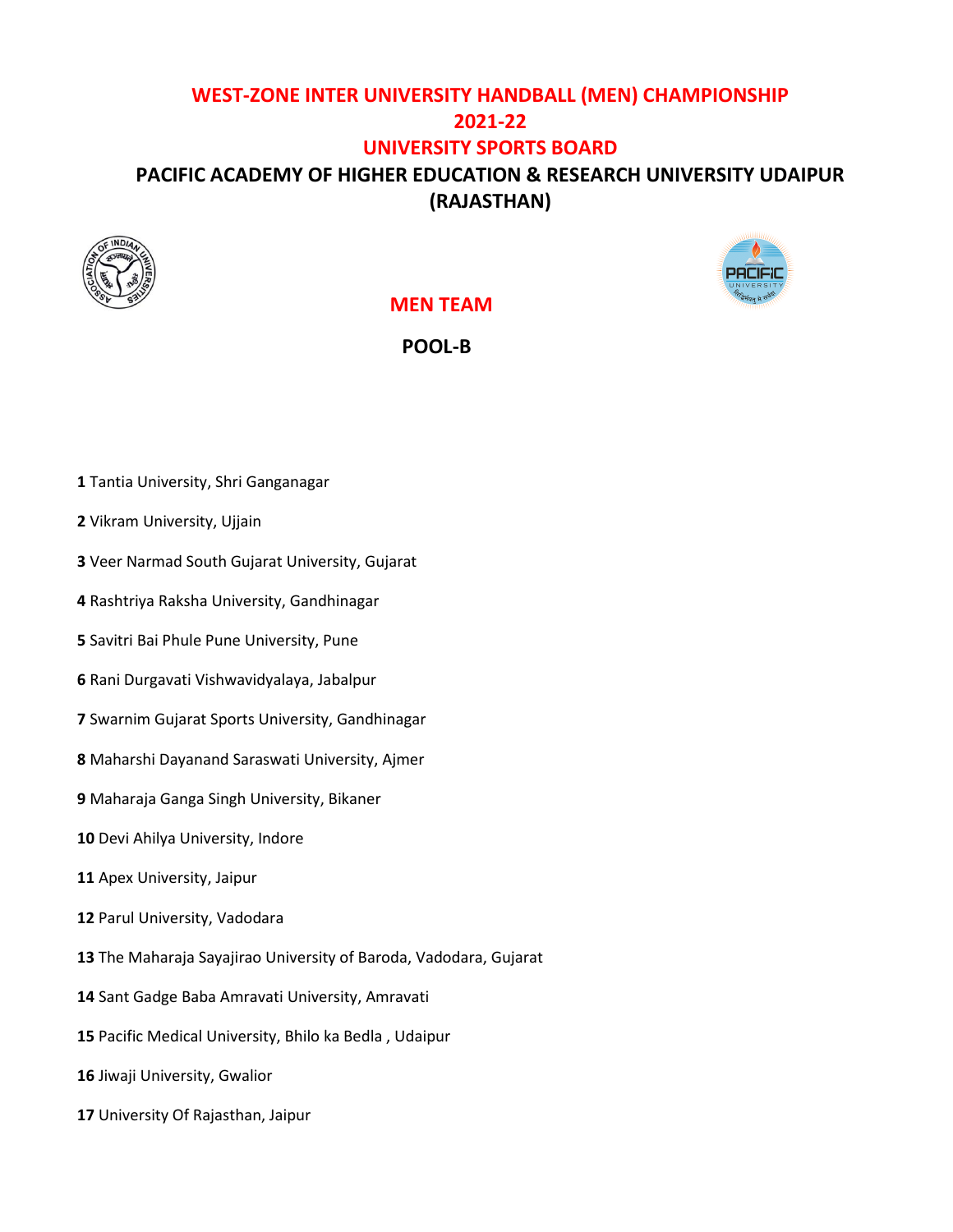### **WEST-ZONE INTER UNIVERSITY HANDBALL (MEN) CHAMPIONSHIP 2021-22 UNIVERSITY SPORTS BOARD**

# **PACIFIC ACADEMY OF HIGHER EDUCATION & RESEARCH UNIVERSITY UDAIPUR (RAJASTHAN)**





 **MEN TEAM** 

 **POOL-C**

- RTM University, Nagpur
- University of Kota, Kota
- Shivaji University, Kolhapur
- Barkatullah University, Bhopal
- Dr. Harisingh Gour University, Sagar(M.P.)
- Central University Gandhinagar, Gujrat
- Shorastra University, Rajkot
- Charotar University of Science and technology, Gujarat
- Mohan Lal Sukhadiya University, Udaipur
- Mewar University Gangrar, Chittorgarh
- Kaviyitri Bahinabai Chaudhari North Maharashtra University, Jalgaon
- Maharaja Krishnakumarsinhji Bhavnagar University, Gujarat
- Bhupal Nobles' University, Udaipur
- Gujarat Technological University, Gujarat
- Bhagwant University, Ajmer
- Raj Rishi Bharathari Mathshya University, Alwar
- Jay Narayan Vyas University, Jodhpur